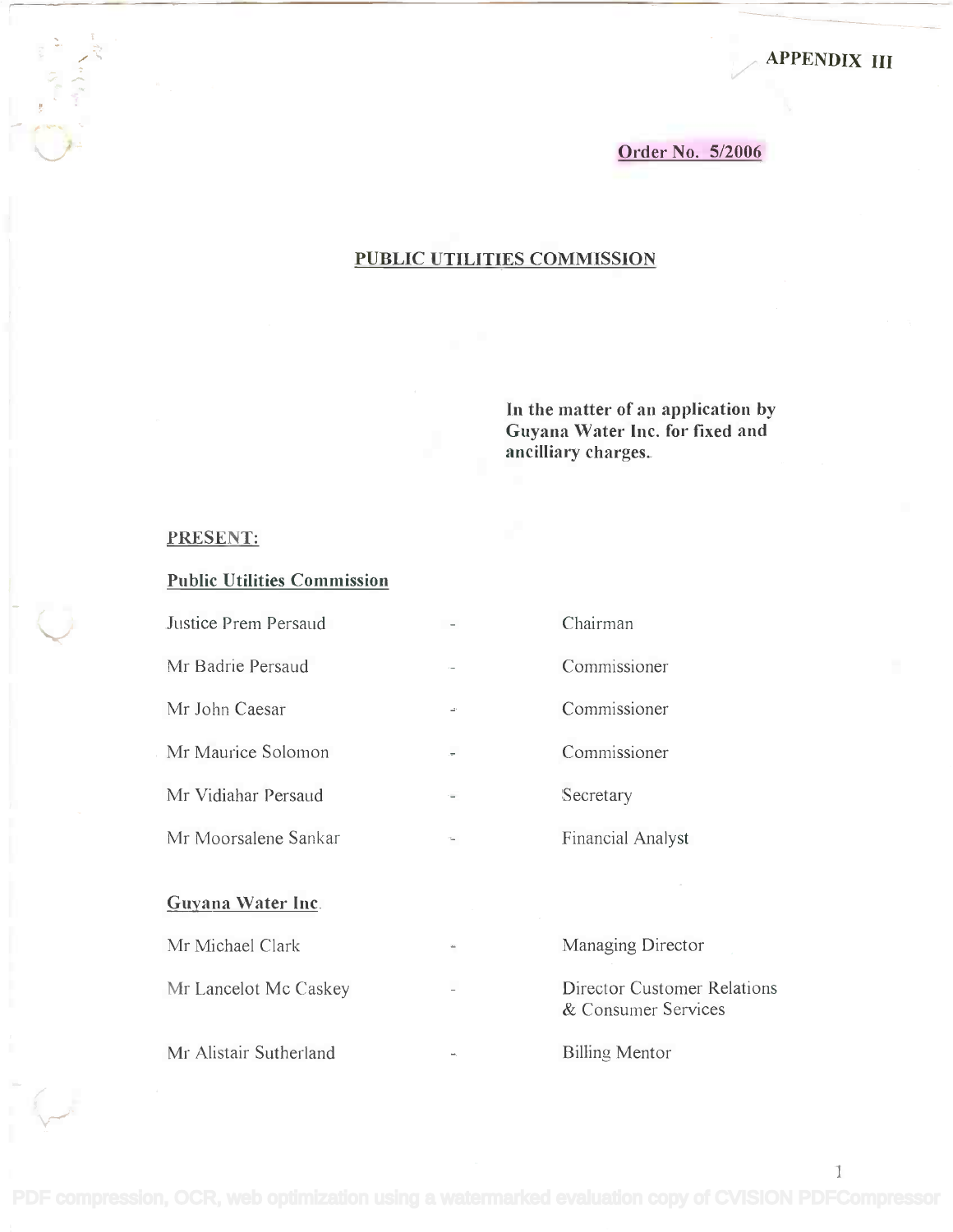#### Consumers

| Mr George Seales   | $\equiv$          | Consumers Movement of Guyana     |
|--------------------|-------------------|----------------------------------|
| Mr Wilfred Eleazer | $\overline{a}$    | Consumers Movement of Guyana     |
| Mr James Straker   | $-\cdot$          | Consumers Movement of Guyana     |
| Ms Eileen Cox      | $-9$              | Guyana Consumers Advisory Bureau |
| Mr Patrick Dial    | $\qquad \qquad -$ | Guyana Consumers Association     |

On 12th October, 2005, this Commission made an Order (No. 3 of 2005) fixing I. On **12th October, 2005,** this Commission made an Order (No 3 of2005) fixing rates on an application by Guyana Water Inc. rates on an application by Guyana Water Inc.

2. On 22" May, 2006 the Commission approved an amendment to the Order with 2. On **22<sup>m</sup> ( May, 2006** the Commission approved an amendment to the Order with respect to Metered Commercial consumers. The Commission had agreed that Metered consumers will pay an increase of 5% and unmetered consumers will pay an increase of 10%. The Commission approved the schedule submitted by GWI but for categories 20- 10% The Commission approved the schedule submitted by GWI but for categories 20- 23 which are unmetered consumers, the schedule showed an increase of 5%. We 23 which are unmetered consumers, the schedule showed an increase of 5%. We accordingly amended the schedule to reflect an increase of 10%. accordingly amended the schedule to reflect an increase of 10%

3. We received complaints from some consumers that GWI was imposing a 3. We received complaints from some consumers that GWI was imposing a minimum charge on consumers who use  $10\text{m}^3$  or less.

4. The Commission had made no order with respect to minimum or ancillary 4. The Commission had made no order with respect to minimum or ancillary charges, and we accordingly held this hearing with officials of GWI. GWI explained that charges, and we accordingly held this hearing with officials of GWI. GWI explained that they inherited the classifications and charges and they are not seeking to impose any they inherited the classifications and charges and they are not seeking to impose any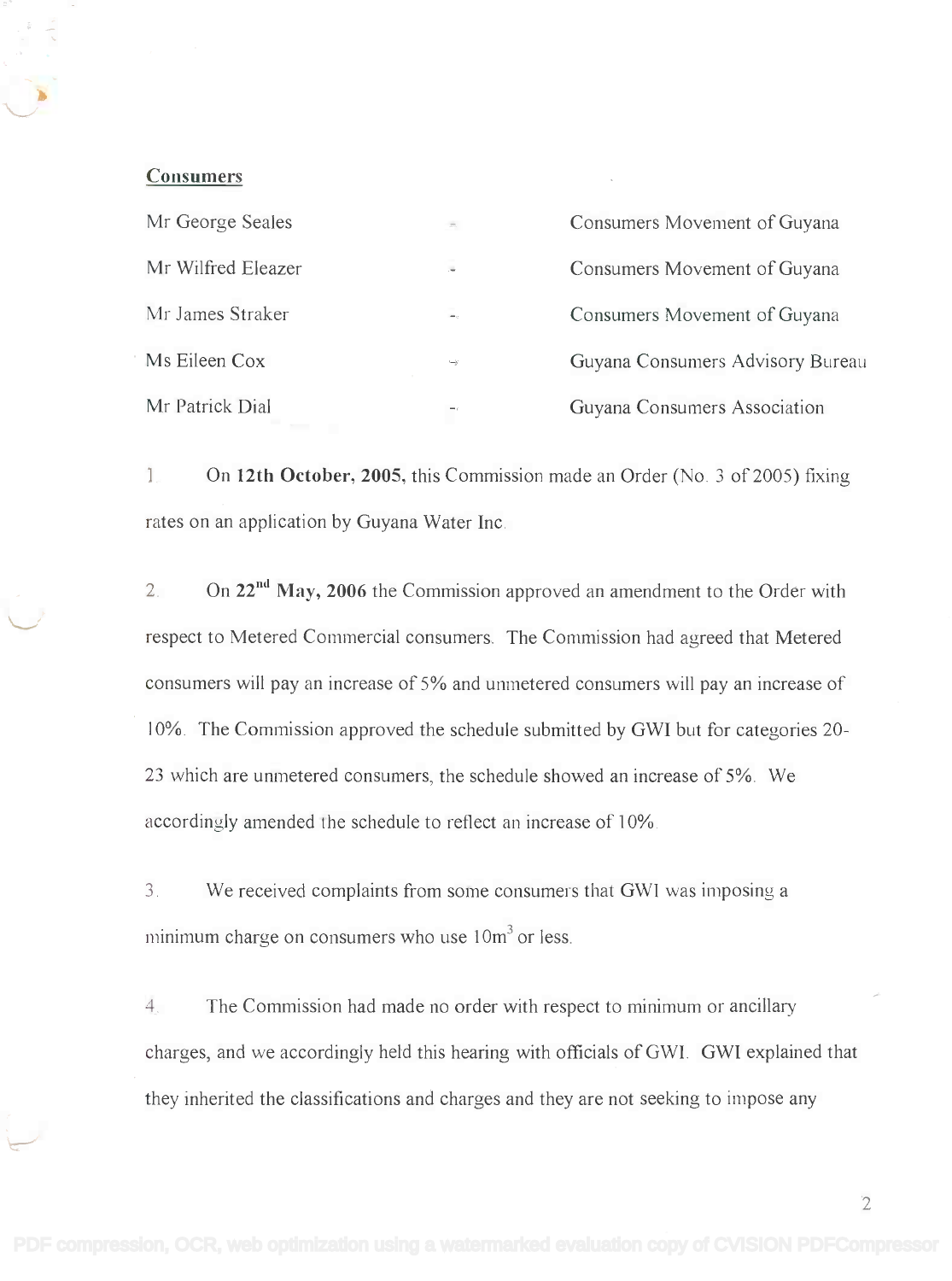additional rates on consumers. What they request are change of name from minimum charge to fixed charge, and ancillary charges.

#### **ORDER**

5. The Commission considered the representation made by all parties. The

Consumers' Associations offered no objection. The Commission felt the requests are

reasonable and in the circumstances grants the necessary approval with respect to

fixed charge for consumption of water, and Ancillary charges, as follows:-

1) For domestic metered consumers who consume 10m3 or less water, there will be 1) For **domestic metered consumers** who consume IOn? or less water, there will be a monthly fixed charge only, as follows: a monthly **fixed charge only,** as follows

|               | - Rateable bands 1 and 2 | 1.1191                                               | 3.2.2                   | <b>Contract</b>     | $-2.37 +$         | \$600:              |
|---------------|--------------------------|------------------------------------------------------|-------------------------|---------------------|-------------------|---------------------|
|               | - Rateable band 2        |                                                      | the contract of the     | control of the con- | <b>CONTRACTOR</b> | \$ 900:             |
| <b>SILLER</b> | Rateable bands $4-5$     | $\mathcal{D} = \mathbf{e} - \mathbf{e}^{\mathrm{T}}$ | $\alpha$ , and $\alpha$ |                     |                   | \$1100 <sup>1</sup> |

For those consumers who use more than  $10m<sup>3</sup>$  will not pay a fixed charge but will be billed for the volume of water consumed. billed for the volume of water consumed.

#### 2) Non domestic metered consumers

 $\sim$  Those who consume 15m<sup>3</sup> or less will be billed a monthly Fixed charge only of \$ 1500:- **Fixed charge only** of \$ 1500-

For those consumers who use more than  $15m<sup>3</sup>$  will not pay a fixed charge, but will be billed for the volume of water consumed. but will be billed for the volume of water consumed.

#### Ancillary Charges

| • Domestic connection fee:                                     |                | $\label{eq:3.1} \mathbf{P}_{\mathbf{r}}\left(\mathbf{r},\mathbf{r}\right)=\mathbf{P}_{\mathbf{r}}\left(\mathbf{r},\mathbf{r}\right)=\mathbf{P}_{\mathbf{r}}\left(\mathbf{r},\mathbf{r}\right)=\mathbf{P}_{\mathbf{r}}\left(\mathbf{r},\mathbf{r}\right)=\mathbf{P}_{\mathbf{r}}\left(\mathbf{r},\mathbf{r}\right)=\mathbf{P}_{\mathbf{r}}\left(\mathbf{r},\mathbf{r}\right)$ | $$1000 -$  |  |
|----------------------------------------------------------------|----------------|------------------------------------------------------------------------------------------------------------------------------------------------------------------------------------------------------------------------------------------------------------------------------------------------------------------------------------------------------------------------------|------------|--|
| • Domestic reconnection fee:                                   |                |                                                                                                                                                                                                                                                                                                                                                                              | $$6000 -$  |  |
| • Domestic tamper fee                                          | <b>SERVICE</b> | $\mathcal{L}^{\mathcal{A}}$ and $\mathcal{L}^{\mathcal{A}}$ . The contract of the contract of                                                                                                                                                                                                                                                                                | $$25000:-$ |  |
| • Non domestic connection fee (for $\frac{3}{4}$ " connection) |                |                                                                                                                                                                                                                                                                                                                                                                              | $$1000:-$  |  |
|                                                                |                |                                                                                                                                                                                                                                                                                                                                                                              |            |  |

• Non-domestic connection fee (for more than a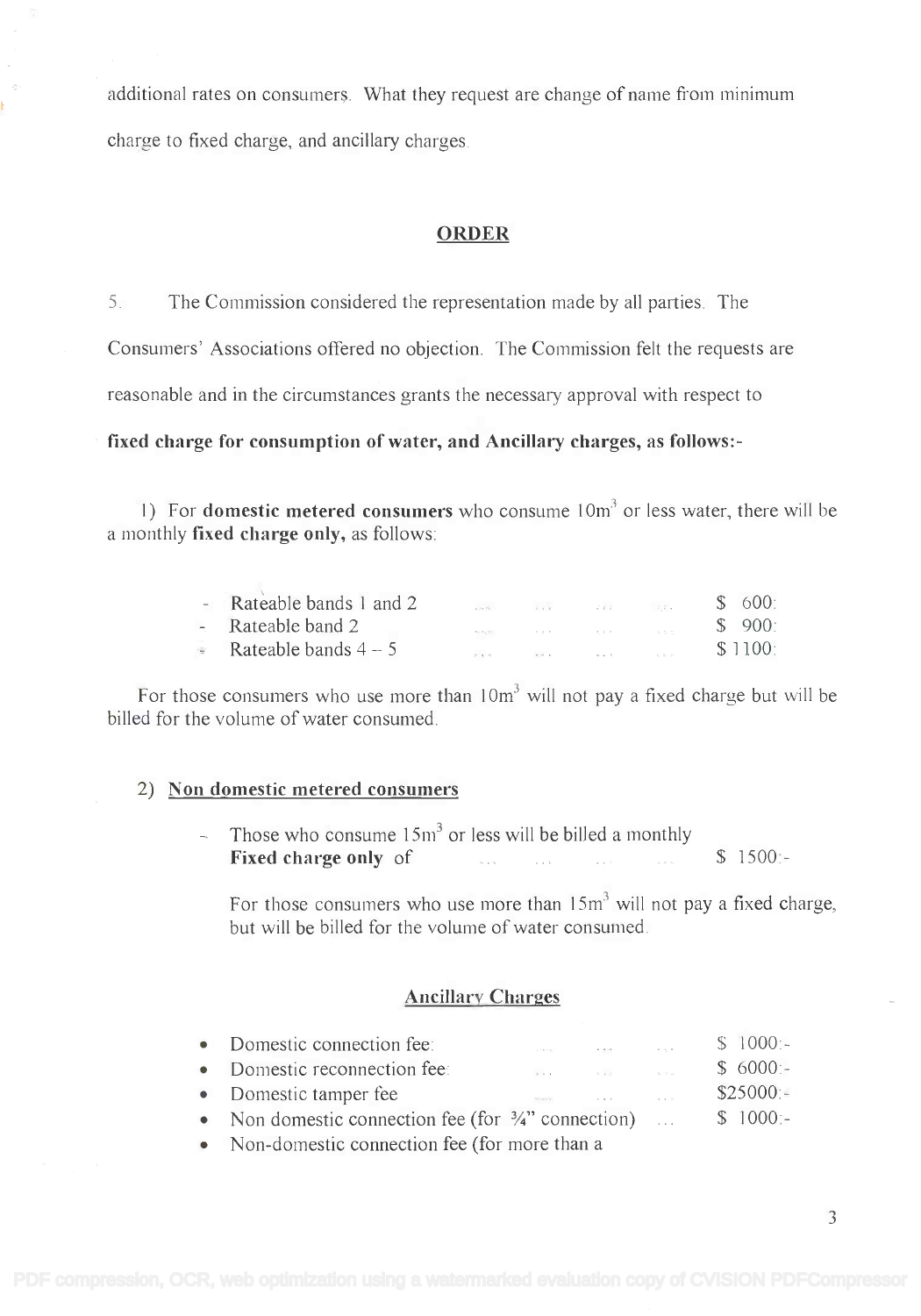| $\frac{3}{4}$ " connection)      | $\alpha$ , and $\beta$ and $\alpha$ , and                   |                       | $\Box$ priced according<br>to costs incurred and |
|----------------------------------|-------------------------------------------------------------|-----------------------|--------------------------------------------------|
|                                  |                                                             |                       | quoted by GWI.                                   |
| • Non domestic re-connection fee | $\mathbf{e}^{\mathbf{e}_1}\mathbf{e}_1\cdots\mathbf{e}_p$ . | contract of the state | \$13000:<br>$\sim$ $\sim$                        |
| • Non-domestic tamper fee        | and the date.                                               |                       | \$50000                                          |

Dated this  $13<sup>th</sup>$  day of November, 2006.

......... " .. <sup>t</sup>*f*. "*~*"'~'

 $Prem$  Persaud, CCH

Badrie Persaud

John Caes

Madrice Solomon



Commissioner

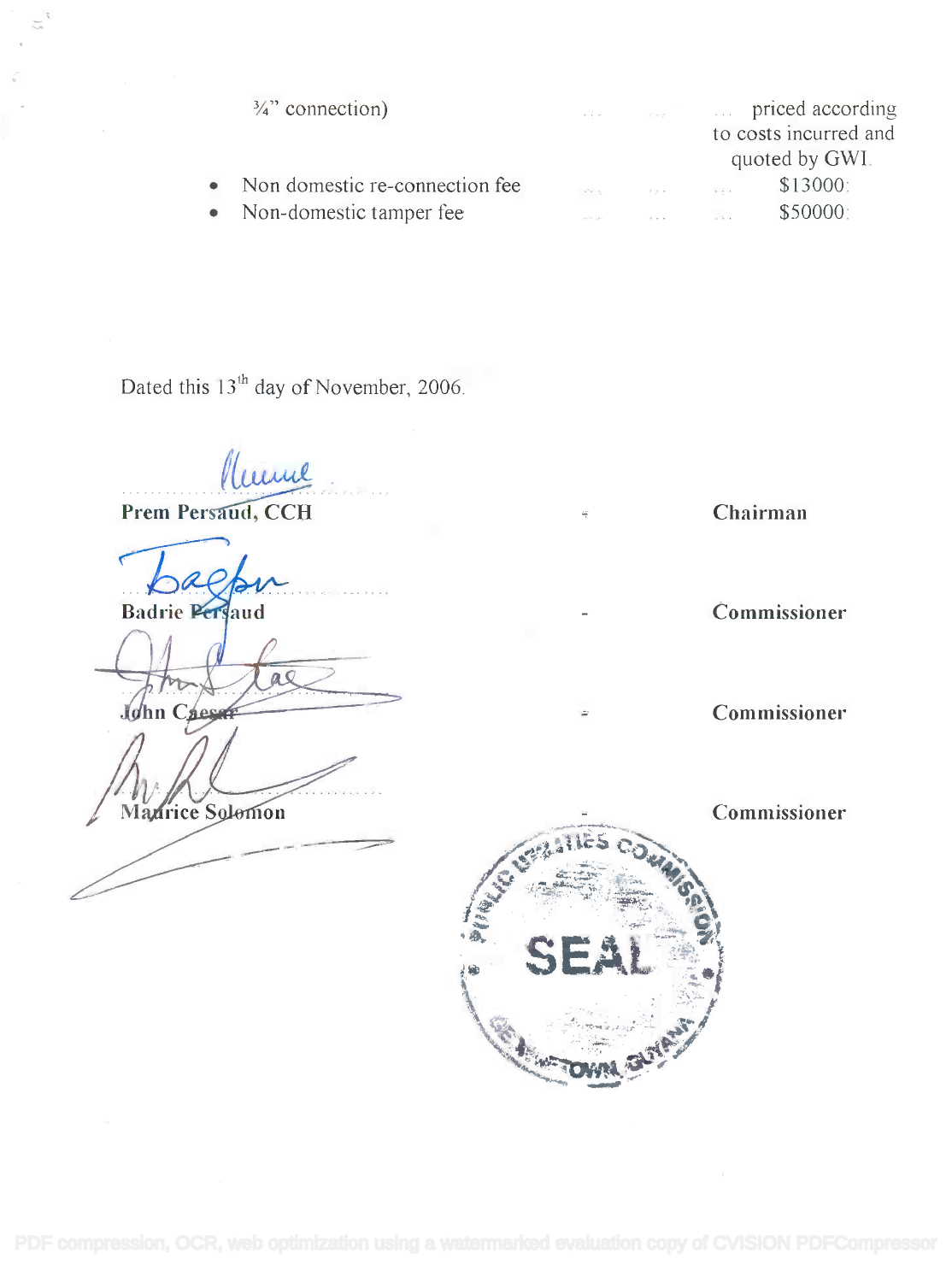| Former<br>supplier |                                                                     | 2003<br>tariff   | Increase      | 2005<br>tariff           | Proposed<br>$2005$ tariff  |                    |
|--------------------|---------------------------------------------------------------------|------------------|---------------|--------------------------|----------------------------|--------------------|
|                    | <b>Water Supply</b>                                                 | $\mathsf{s}$     | $\frac{0}{0}$ | $\mathbb{S}$             | $\mathsf{S}$               | HUC'S ORDER        |
| Guywa              | <b>Domestic unmetered customers</b>                                 |                  |               |                          |                            |                    |
| Guywa              | Rural                                                               | \$8,160          | 10%           | \$8,976                  | \$8,900                    | 8976               |
| Guywa              | Urban<br>(Low rateable value)                                       | \$8,160          | 10%           | \$8,976                  | \$8,900                    | 8526               |
| Guywa              | Urban<br>(Medium rateable value)                                    | \$12,600         | 10%           | \$13,860                 | \$13,800                   | 13350              |
| Guywa              | Urban<br>(High rateable value)                                      | \$14,600         | 10%           | \$16,060                 |                            | $$16,000$ $$5,840$ |
| Guywa              | <b>Non-Domestic unmetered customers</b>                             |                  |               |                          |                            |                    |
| Guywa              | Domestic combined                                                   | \$9,840          | 10%           | \$10,824                 | $$10,800$ 108.24           |                    |
| Guywa              | Small commercial                                                    | \$14,965         | 10%           | \$16,462                 | $$16,400$ $16462$          |                    |
| Guywa              | Medium commercial                                                   | \$35,910         | 10%           | \$39,501                 | \$39,500 3€ 501            |                    |
| Guywa              | Large commercial                                                    | \$119,700        | 10%           | \$131,670                | $$131,600$ $31.570$        |                    |
| Guywa              | Small institutions                                                  | \$14,965         | 10%           | \$16,462                 | $$16,400$ $_{\odot}$ $\mu$ |                    |
| Guywa              | Medium institutions                                                 | \$35,910         | 10%           | \$39,501                 | \$39,500 39.500            |                    |
| Guywa              | Large institutions                                                  | \$119,700        | 10%           | \$131,670                | \$131,600 131,630          |                    |
| Guywa              | Small industrial                                                    | \$29,925         | 10%           | \$32,918                 | $$32,900$ $31.92$          |                    |
| Guywa              | Medium industrial                                                   | \$59,850         | 10%           | \$65,835                 | $$65,800$ 45,83            |                    |
| Guywa              | Large industrial                                                    | \$199,500        | 10%           | \$219,450                | $$219,400$ $$8 > 3$        |                    |
| Guywa              | Domestic Metered customers (Volume charge per cbm*)                 |                  |               |                          |                            |                    |
| Guywa              | <b>Rural</b>                                                        | \$58             | 5%            | \$60.90                  | \$60.90                    |                    |
| Guywa              | Urban<br>(Low rateable value)                                       | \$58             | 5%            | \$60.90                  | \$60.90                    |                    |
| Guywa              | Urban (Medium rateable value)                                       | \$58             | 5%            | \$60.90                  | \$60.90                    |                    |
| Guywa              | Urban (High rateable value)                                         | $\overline{$90}$ | $5\%$         | \$94.50                  | \$94.50                    |                    |
| Guywa              | Minimum monthly charge                                              | \$580            |               | Replaced by fixed charge |                            |                    |
| Guywa              | Fixed monthly charge (charged if it exceeds the consumption charge) |                  | $5\%$         | \$609                    | \$600                      |                    |
| $L_{\rm UUV1}$     | Non-Domestic metered customers (Volume charge per cbm*)             |                  |               |                          |                            |                    |
|                    | O Curios -<br>all cutegories                                        | \$92             | $5\%$         | \$96.60                  | \$96.60                    |                    |

 $\mathcal{I}$ 

 $\mathcal{L} = \{ \mathbf{X}_1, \mathbf{X}_2 \}$ 

 $\chi_{\rm eff}$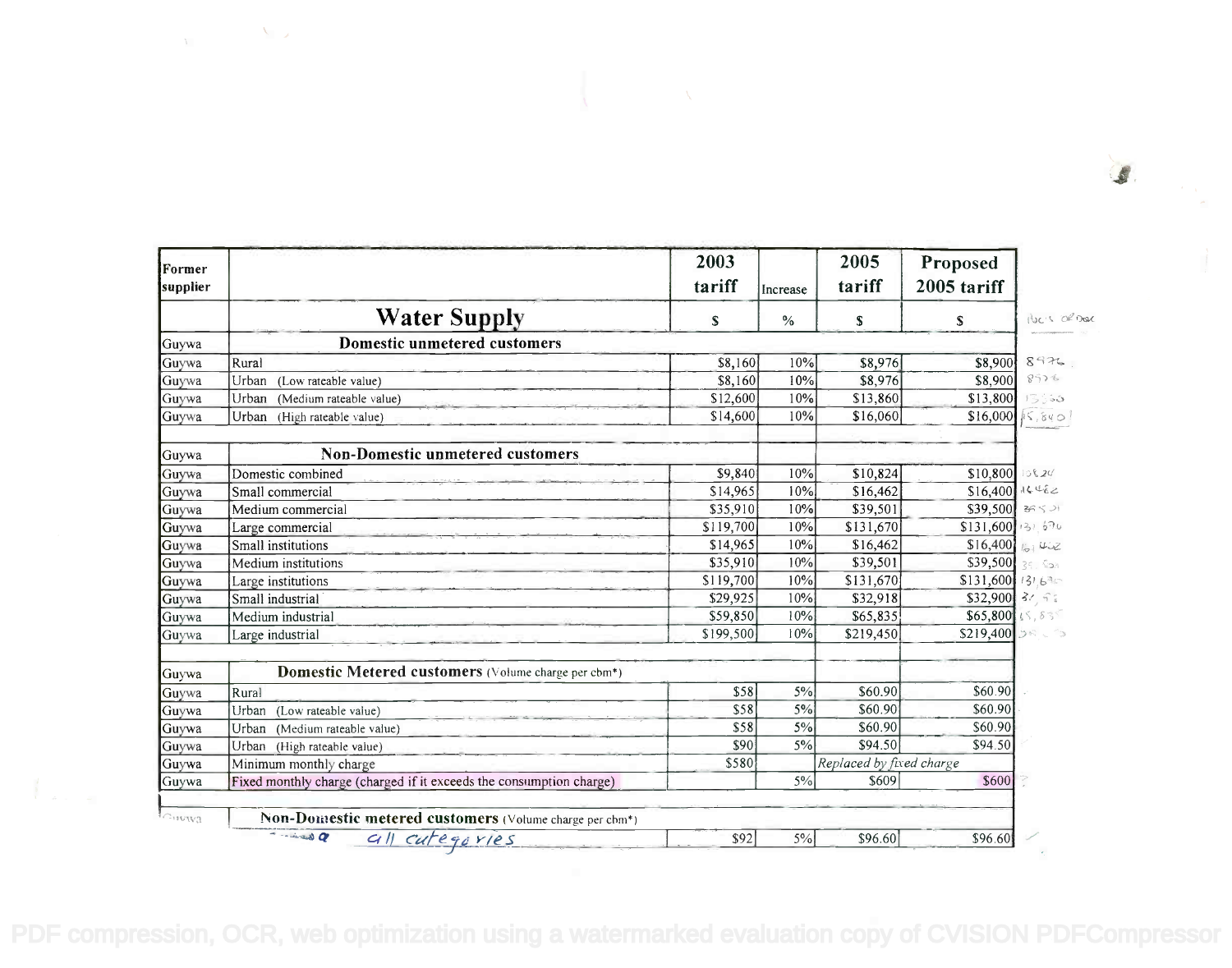| Guywa   | Minimum monthly charge                                              | \$1,380  |       | 5% Replaced by fixed charge |                       |
|---------|---------------------------------------------------------------------|----------|-------|-----------------------------|-----------------------|
| Guywa   | Fixed monthly charge (charged if it exceeds the consumption charge) |          | 5%    | \$1,449                     | \$1,450               |
|         | $cbm = cubic$ metre = 1,000 litres                                  |          |       |                             |                       |
|         |                                                                     |          |       |                             |                       |
| GS & WC | <b>Domestic unmetered customers</b>                                 |          |       |                             |                       |
| GS & WC | Rateable band 1 & 2                                                 | \$10,800 | 10%   | \$11,880                    | \$11,800<br>$H_2$ 340 |
| GS & WC | Rateable band 3                                                     | \$16,800 | 10%   | \$18,480                    | \$18,400              |
| GS & WC | Rateable band 4 & 5                                                 | \$19,200 | 10%   | \$21,120                    | \$21,100              |
| GS & WC | <b>Non-Domestic unmetered customers</b>                             |          |       |                             |                       |
| GS & WC | All categories                                                      | \$30,000 | 10%   | \$33,000                    | \$33,000<br>31500     |
|         |                                                                     |          |       |                             |                       |
| GS & WC | Domestic Metered (Volume charge per cbm*)                           |          |       |                             |                       |
| GS & WC | Rateable band 1 & 2                                                 | \$60     | 5%    | \$63.00                     | \$63.00               |
| GS & WC | Rateable band 3                                                     | \$90     | 5%    | \$94.50                     | \$94.00               |
| GS & WC | Rateable band 4 & 5                                                 | \$107    | 5%    | \$112.35                    | \$112.00              |
| GS & WC | Minimum monthly charge of 10 cbm                                    | 10       |       |                             |                       |
| GS & WC | Rateable band 1 & 2                                                 | \$600    |       | 5% Replaced by fixed charge |                       |
| GS & WC | Rateable band 3                                                     | \$900    |       | 5% Replaced by fixed charge |                       |
| GS & WC | Rateable band 4 & 5                                                 | \$1,070  |       | 5% Replaced by fixed charge |                       |
| GS & WC | <b>Fixed monthly charge</b>                                         |          |       |                             |                       |
| GS & WC | Rateable band 1 & 2                                                 |          | $5\%$ | \$630                       | \$630                 |
| GS & WC | Rateable band 3                                                     |          | 5%    | \$945                       | \$940                 |
| GS & WC | Rateable band 4 & 5                                                 |          | 5%    | \$1,124                     | \$1,120               |
|         |                                                                     |          |       |                             |                       |
| GS & WC | Non-Domestic metered customers (Volume charge per cbm*)             |          |       |                             |                       |
| GS & WC | All categories                                                      | \$96     | $5\%$ | \$100.80                    | \$100.80              |
| GS & WC | Minimum monthly charge                                              | \$1,440  |       | 5% Replaced by fixed charge |                       |
| GS & WC | Fixed monthly charge (charged if it exceeds the consumption charge) |          | $5\%$ | \$1,512                     | \$1,500               |
|         | cbm = cubic metre = $1,000$ litres                                  |          |       |                             |                       |

 $\mathcal{M}_{\mathcal{F}}$ 

| _____ | sewerage               |         |       |         |      |  |
|-------|------------------------|---------|-------|---------|------|--|
|       | All domestic customers | \$4,800 | $5\%$ | \$5.040 | 5000 |  |